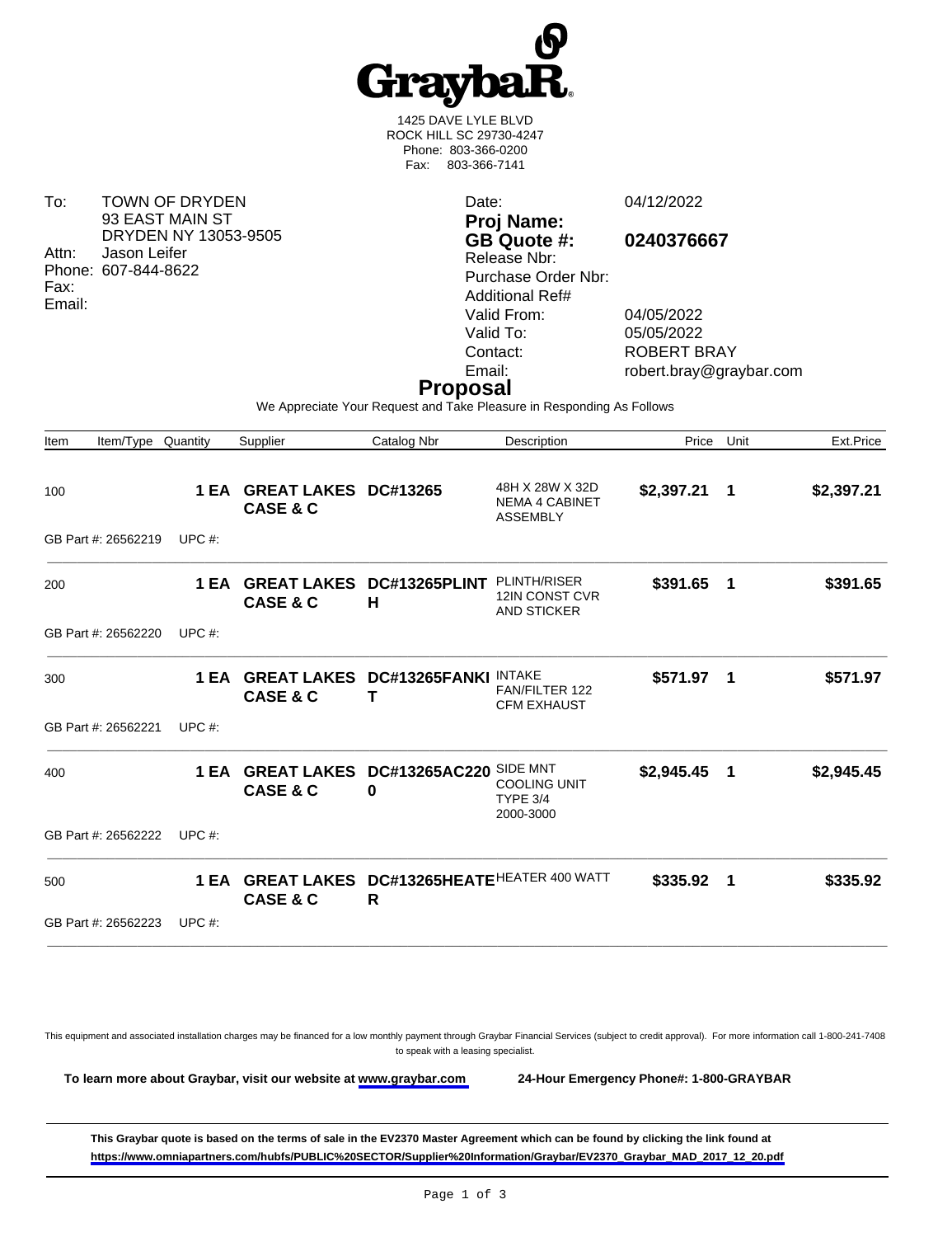To: TOWN OF DRYDEN 93 EAST MAIN ST DRYDEN NY 13053-9505 Attn: Jason Leifer

Date: 04/12/2022

**Proj Name: GB Quote #: 0240376667**

**Proposal** We Appreciate Your Request and Take Pleasure in Responding As Follows

**Total in USD (Tax not included): \$6,642.20** 

This equipment and associated installation charges may be financed for a low monthly payment through Graybar Financial Services (subject to credit approval). For more information call 1-800-241-7408 to speak with a leasing specialist.

**To learn more about Graybar, visit our website at [www.graybar.com](www.graybar.com ) 24-Hour Emergency Phone#: 1-800-GRAYBAR**

**This Graybar quote is based on the terms of sale in the EV2370 Master Agreement which can be found by clicking the link found at [https://www.omniapartners.com/hubfs/PUBLIC%20SECTOR/Supplier%20Information/Graybar/EV2370\\_Graybar\\_MAD\\_2017\\_12\\_20.pdf](https://www.omniapartners.com/hubfs/PUBLIC%20SECTOR/Supplier%20Information/Graybar/EV2370_Graybar_MAD_2017_12_20.pdf)**